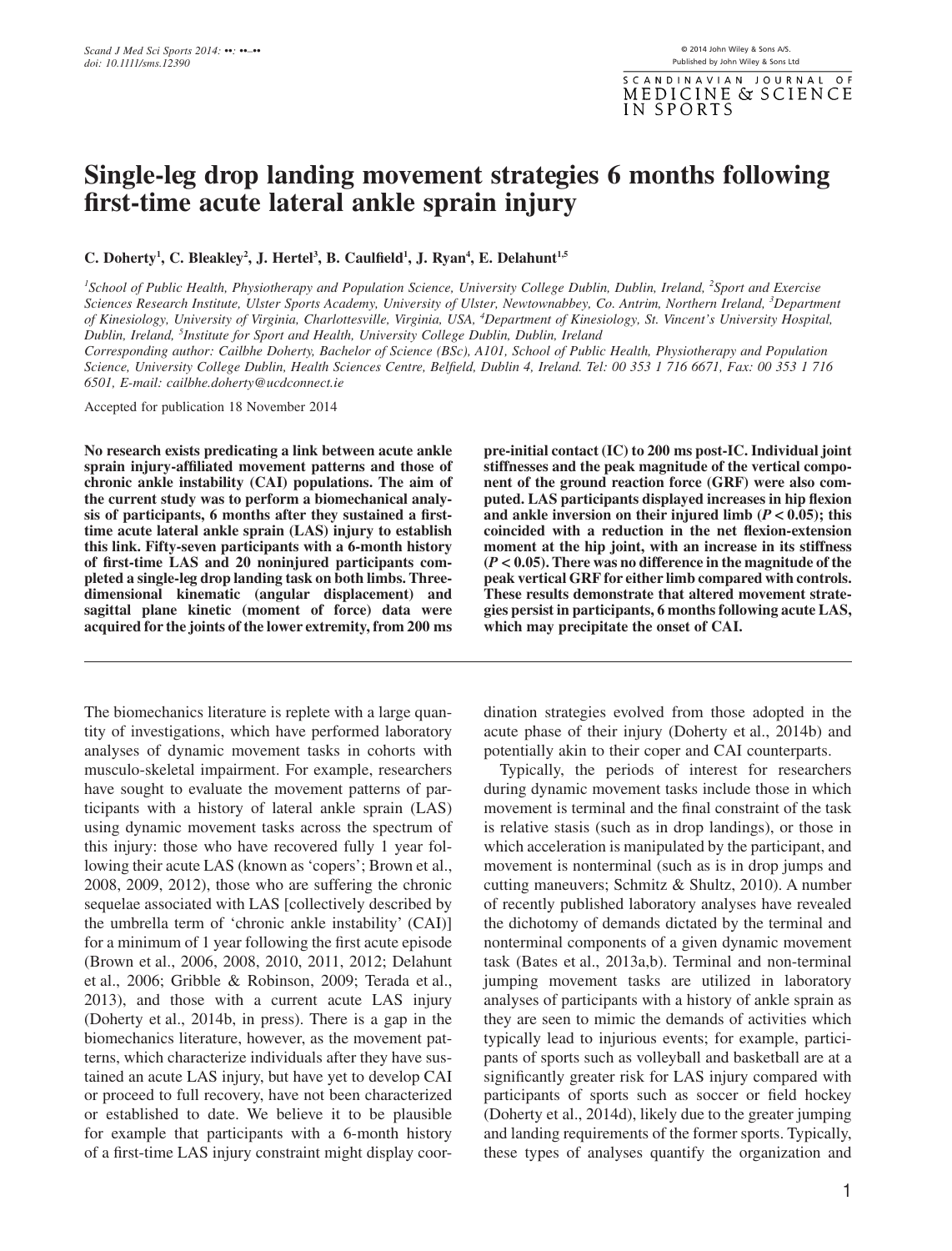control of the motor apparatus by the sensorimotor system [otherwise known as coordination (Bernstein, 1967)] using kinematic and kinetic profiling. It has been argued that these studies, which quantify the energetics of coordination, are the most informative of all biomechanical analyses of musculo-skeletal impairment because they conceptualize the force responsible for producing observed movement patterns (Norcross et al., 2010).

For example, a recent energetic analysis completed in our laboratory during a terminal movement landing task elucidated that participants with a first-time acute LAS injury constraint rely on their hip joint complex to absorb the forces of landing more so than noninjured participants (Doherty et al., 2014b). They do so by adopting a position of greater hip flexion during the landing descent with reduced flexion moment during floor contact, potentially in the aim of reducing the 'stiffness' of landing (Doherty et al., 2014b). These findings illustrated the capacity of the sensorimotor system to reweight dependence on each of the lower extremity joints according to the demands of the task and the immediate capabilities of the individual, in what is known as the 'energy absorption strategy' (Norcross et al., 2010). Furthermore, the bilateral nature of the observations made in this analysis lends to the hypothesis that acute ankle sprain may cause impairment of centrally mediated motor control pathways (Hass et al., 2010; Wikstrom et al., 2010).

Thus, in contrast to ankle sprain copers (Wikstrom & Brown, 2014), it is likely that the sensorimotor system of individuals suffering from CAI develop inappropriate coordination strategies, which fail to effectively exploit the degrees of freedom available to their motor apparatus using suitable energetics (Brown & Mynark, 2007). Evaluating participants with a 6-month history of firsttime acute LAS may elucidate certain coordination and energy absorption strategies, which may persist following acute injury, and which may be precursors to those that belie CAI or coper status.

Therefore, the aim of this study was to perform a biomechanical energetic analysis of a group with a 6-month history of ankle sprain injury during a terminal movement, drop land (DL) task. The current study is in continuation of one previously described (Doherty et al., 2014b), which together form part of a larger study on the coordination strategy predictors of CAI or coper status during a terminal landing task. For the current study, we hypothesized that participants with a 6-month history of first-time LAS would display movement patterns similar to their acutely injured counterparts, when compared with a noninjured group: (a) they would adopt a position of increased hip flexion during landing descent, which would persist into floor contact on both their previously injured, and noninjured limbs; (b) this would manifest in a reduction in the flexion moment of the hip moment of force profile, thus resulting in greater overall hip joint stiffness compared with controls; (c) this hip-dominant strategy would be conducive to a reduction in the peak vertical ground reaction force (vGRF) of landing. Furthermore, in light of the evidence presented during a similar task in CAI populations, we hypothesized that the group with a 6-month history of LAS would display positions of increased knee flexion (Caulfield & Garrett, 2002) and ankle inversion (Delahunt et al., 2006) during landing.

# **Methods**

### Design

As part of the larger study conducted in our laboratory, 57 participants (34 males and 21 females, mean age of 22.6 years, mean height of 1.72 meters, mean body mass of 74.7 kg) were recruited at convenience from a university-affiliated hospital emergency department (ED) within 2 weeks of sustaining a first-time acute LAS injury, and attended a single testing session 6 months after sustaining this injury in which all data for this study were acquired. On discharge from the ED, all LAS participants were provided with basic advice on applying ice and compression for one week: they were each encouraged to weight-bear and walk within the limits of pain. Activities of daily living were encouraged.

Testing procedures for these participants in the acute phase of their injury have previously been reported (Doherty et al., 2014b). An additional convenience group of 20 participants (15 males and five females, mean age of 22.6 years, mean height of 1.73 meters, mean body mass of 71.4 kg) with no prior history of LAS was recruited from the hospital catchment area population using posters and flyers to act as a control group. All participants were at least recreationally active, reporting a minimum of 1.5 h of cardiovascular activity per week. Recruitment of all participants was completed between March 1, 2012 and the September 29, 2013. Participants provided written informed consent on arrival to the testing laboratory and the study was approved by the university's institutional review board.

#### Instrumentation

On arrival to the testing site, all participants were required to complete two questionnaires: the Cumberland Ankle Instability Tool (CAIT) was used to assess overall ankle joint function and symptoms (Hiller et al., 2006), and the activities of daily living and sports subscales of the Foot and Ankle Ability Measure (FAAMadl and FAAMsport) were used to quantify ankle-related function, patient reported symptoms and functional ability (Carcia et al., 2008).

Collection methods for this study have been previously documented (Doherty et al., 2014b). Briefly, following completion of the questionnaires, each participant was instrumented with the Codamotion bilateral lower limb gait setup (Charnwood Dynamics Ltd, Leicestershire, UK) and asked to perform three DLs on both limbs, following a practice period. The DL task began with participants standing barefoot on a 0.4 m high platform with their test leg initially held in a non-weightbearing position and their knee flexed. Participants were then required to drop forward onto the test leg, landing on a force plate in front of the platform. Upon landing, participants were required to balance as quickly as possible on the test leg and hold this position for approximately 4–6 s. Vertical displacement of the sacrum at the beginning of each trial was assessed following completion. This was performed to ensure that participants stepped off the platform as opposed to jumping upward.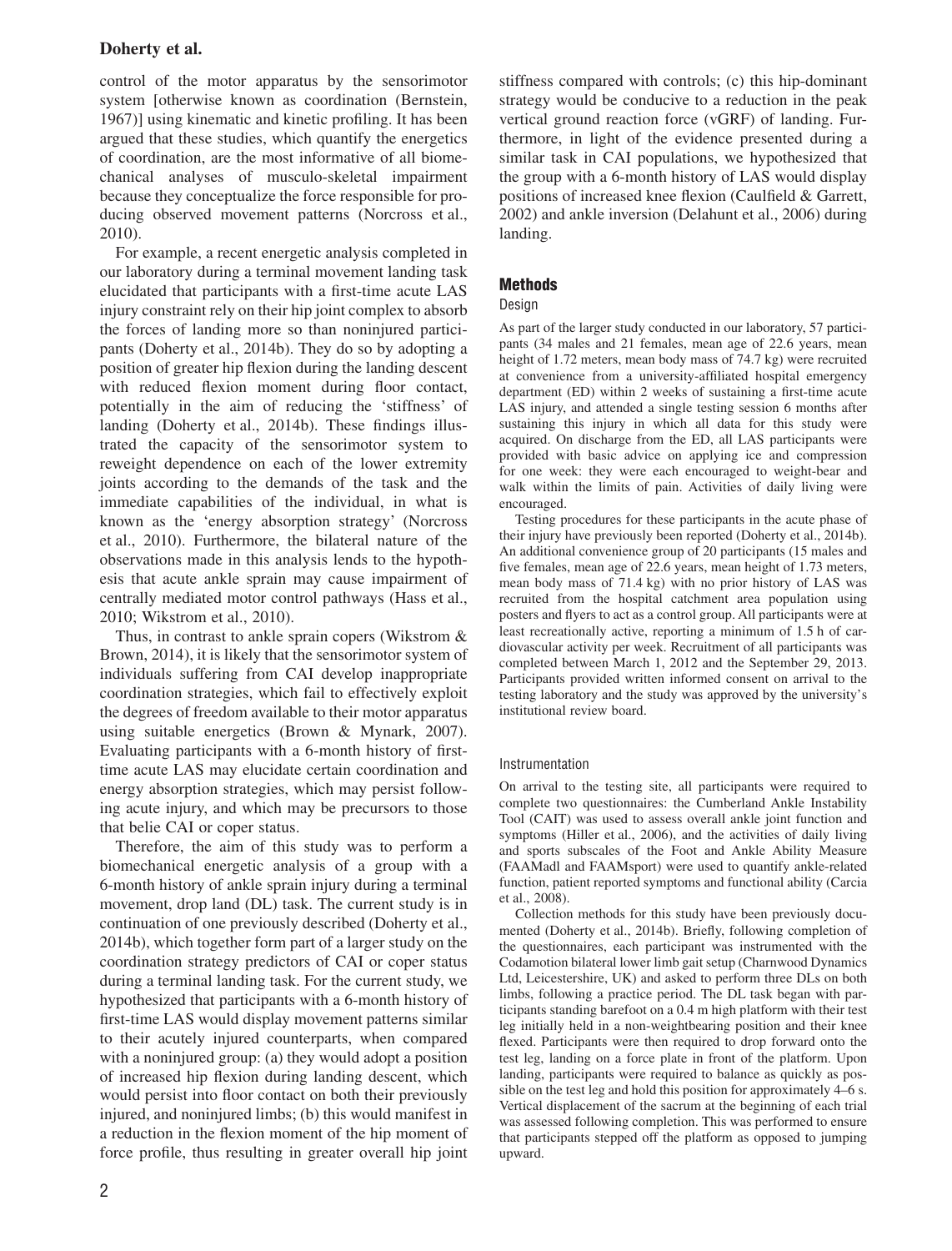Kinematic data acquisition during trials of the DL was made at 200 Hz using three Codamotion cx1 units and kinetic data at 1000 Hz using two fully integrated AMTI (Watertown, Massachusetts, USA) walkway embedded force plates. The Codamotion cx1 units were time synchronized with the force plates. Kinematic data were calculated by comparing the angular orientations of the coordinate systems of adjacent limb segments using the angular coupling set "Euler Angles" to represent clinical rotations in three dimensions (Winter, 2009). Marker positions within a Cartesian frame were processed into rotation angles using vector algebra and trigonometry (CODA mpx30 User Guide, Charnwood Dynamics Ltd). A neutral stance trial was recorded for each participant prior to completion of the DL protocol and served as a reference position for subsequent kinematic data analyses and to align the subject with the laboratory coordinate system (Wu et al., 2002). The variables of interest were identified during the period from 200 ms pre-initial contact (IC) to 200 ms post-IC for the three successful DL trials for each subject on each limb. Kinematic and kinetic data were analyzed using the Codamotion software and then converted to Microsoft Excel file format with the number of output samples per trial set at  $100 + 1$  in the data-export option of the Codamotion software, which represented the timeframe of interest during the DL trial as 100%, for averaging and further analysis. Thus, 1% of a DL trial represented a 4 ms time interval. GRF data were passed through a third-order Butterworth low-pass digital filter with a 20-Hz cut-off frequency (Winter, 2009).

The vertical component of GRF (force plate registered vertical GRF greater than 10 N) was used to identify IC.

Time-averaged three-dimensional angular displacement profiles for the hip (flexion-extension; adduction-abduction; internal-external rotation), knee (flexion-extension; varus-valgus; internal-external rotation), and ankle joints (dorsiflexion-plantar flexion; inversion-eversion; foot internal-external rotation) were calculated for each limb of all participants from 200 ms pre-IC to 200 ms post-IC. Maximum flexion for the hip, knee, and ankle was calculated as the difference between the joint angle at ground contact and the peak joint angle.

Inverse dynamics were then used to calculate time averaged, sagittal plane hip, knee, and ankle moments from the kinematic and force plate data.

Sagittal plane hip, knee, and ankle torsional joint stiffnesses were calculated as the change in normalized net internal moment (Nm) divided by the change in angular position (degrees) from initial contact to peak flexion excursion (Nm/kg/degrees) during the defined landing phase (Farley & Morgenroth, 1999; Schmitz & Shultz, 2010).

Finally, absolute peak magnitude of the vertical component of the GRF within the first 200 ms post-IC was also calculated for all participants. Prior to data analysis, all values of force were normalized with respect to each subject's body mass (BM).

#### Statistical analyses

For the LAS group, the limb with the recently incurred LAS was labeled as "involved" and the noninjured limb as "uninvolved." In all cases, the limbs in the control group were side matched to the LAS group; for each control subject, one limb was assigned as "involved" and one as "uninvolved" so that an equal proportion of right and left limbs were classified as "involved" and "uninvolved" in both the LAS and control groups.

To determine whether the LAS group would have persistent disability and poorer self-reported function, scores on the CAIT and subscales of the FAAM were compared with the control group using a multivariate analysis of variance. The independent variable was group (LAS vs control). The dependent variables were CAIT score, FAAMadl score, and FAAMsport score for the involved limb. The significance level for this analysis was set a priori with a Bonferroni adjusted alpha level of *P* < 0.017.

#### **Ankle sprain and landing performance**

Between-group differences in involved and uninvolved limb three-dimensional, time-averaged angular displacement profiles and sagittal plane moment of force profiles for the hip, knee, and ankle were tested for statistical significance using independentsamples *t*-tests for each data point. The significance level for these analyses was set *a priori* at *P* < 0.05 (Hopkins et al., 2009). Effect sizes were not calculated for the temporal kinematic and kinetic profiles secondary to the number of separate comparisons for each variable.

Independent samples, two-sided *t*-tests were undertaken to compare matched limbs (LAS involved vs control involved; LAS uninvolved vs control uninvolved) for significant differences in sagittal plane hip, knee, and ankle torsional stiffness in the time interval from IC to 200 ms post-IC, and differences in the magnitude of the peak vertical GRF in the time interval from IC to 200 ms post-IC during the DL task. The significance level for these analyses was set *a priori* at  $P < 0.025$  ( $2 \times$  limb).

Associated effect sizes  $(\eta^2)$  were calculated for all discrete variables with  $0.01$  = small effect size,  $0.06$  = medium effect size and 0.14 = large effect size. (Cohen, 1988) All statistical analyses were performed with IBM SPSS Statistics 20 (IBM Ireland Ltd, Dublin, Ireland).

#### **Results**

With regard to the questionnaires, there was a statistically significant main effect for the combined dependent variables,  $F(3, 63) = 14.80, P < 0.01$ , Wilks' lambda = 0.59, partial eta squared  $= 0.41$ . The means and standard deviations of the CAIT and subscales of the FAAM for the LAS and control groups are presented in Table 1.

Time-averaged three-dimensional kinematic profiles comparing matched limbs (LAS involved vs control involved; LAS uninvolved vs control uninvolved) revealed that the LAS group displayed altered movement patterns compared with control participants in sagittal plane hip motion on both limbs, sagittal plane knee motion on the uninvolved limb, and frontal plane ankle motion on the involved limb. Kinematic profiles for the hip, knee and ankle joints are detailed in Figs 1–3, respectively.

Time-averaged sagittal plane kinetic profiles comparing match limbs (LAS involved vs control involved; LAS uninvolved vs control uninvolved) revealed betweengroup differences for the hip moment profile on the involved limb only. Sagittal plane kinetic profiles for the hip, knee, and ankle are presented in Fig. 4.

There was significantly greater sagittal plane hip joint stiffness on the involved limb in the LAS group

Table 1. Participant self-reported function and disability questionnaire scores (mean  $\pm$  SD) for the involved limb of LAS and control groups

| Group   | CAIT (/30)               | FAAMadl (%)              | FAAMsport (%)       |  |  |
|---------|--------------------------|--------------------------|---------------------|--|--|
| LAS     | $21.44 \pm 5.90^{\circ}$ | $95.78 \pm 5.82^{\circ}$ | $83.72 \pm 13.41^a$ |  |  |
| Control | $30 \pm 0.00$            | $100 \pm 0.00$           | $100 \pm 0.00$      |  |  |

a Significantly different from control group.

CAIT, Cumberland Ankle Instability Tool; FAAM, Foot and Ankle Ability Measure; LAS, lateral ankle sprain.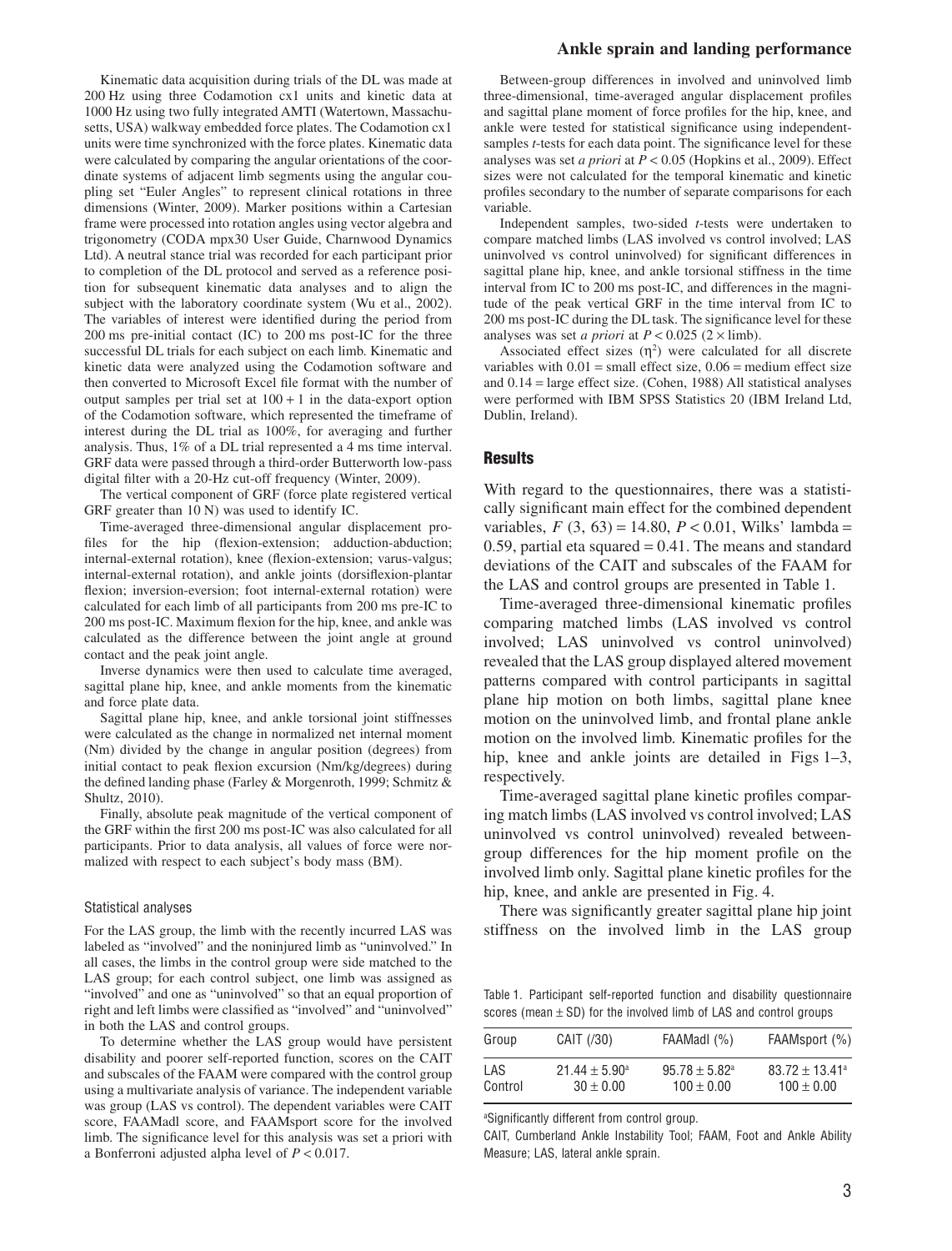

*Fig. 1.* Hip joint adduction-abduction, flexion-extension, and internal-external rotation during performance of the drop land task from 200 ms pre-IC to 200 ms post-IC for the involved and uninvolved limbs of LAS and control groups. Adduction, flexion, and internal rotation are positive; abduction, extension, and external rotation are negative. Values are mean ± SEM. Black line with arrow = initial contact (IC). LAS, lateral ankle sprain. Shaded area = area of statistical significance.

compared with the control group in the time period from IC to 200 ms post-IC (Table 2) based on the a priori *P*-value. Stiffness values for the involved and uninvolved limbs are depicted in Fig. 5.

There was no significant difference in the magnitude of the peak vertical GRF in the 0–200 ms post-IC time interval for either the involved or uninvolved limbs (Table 3).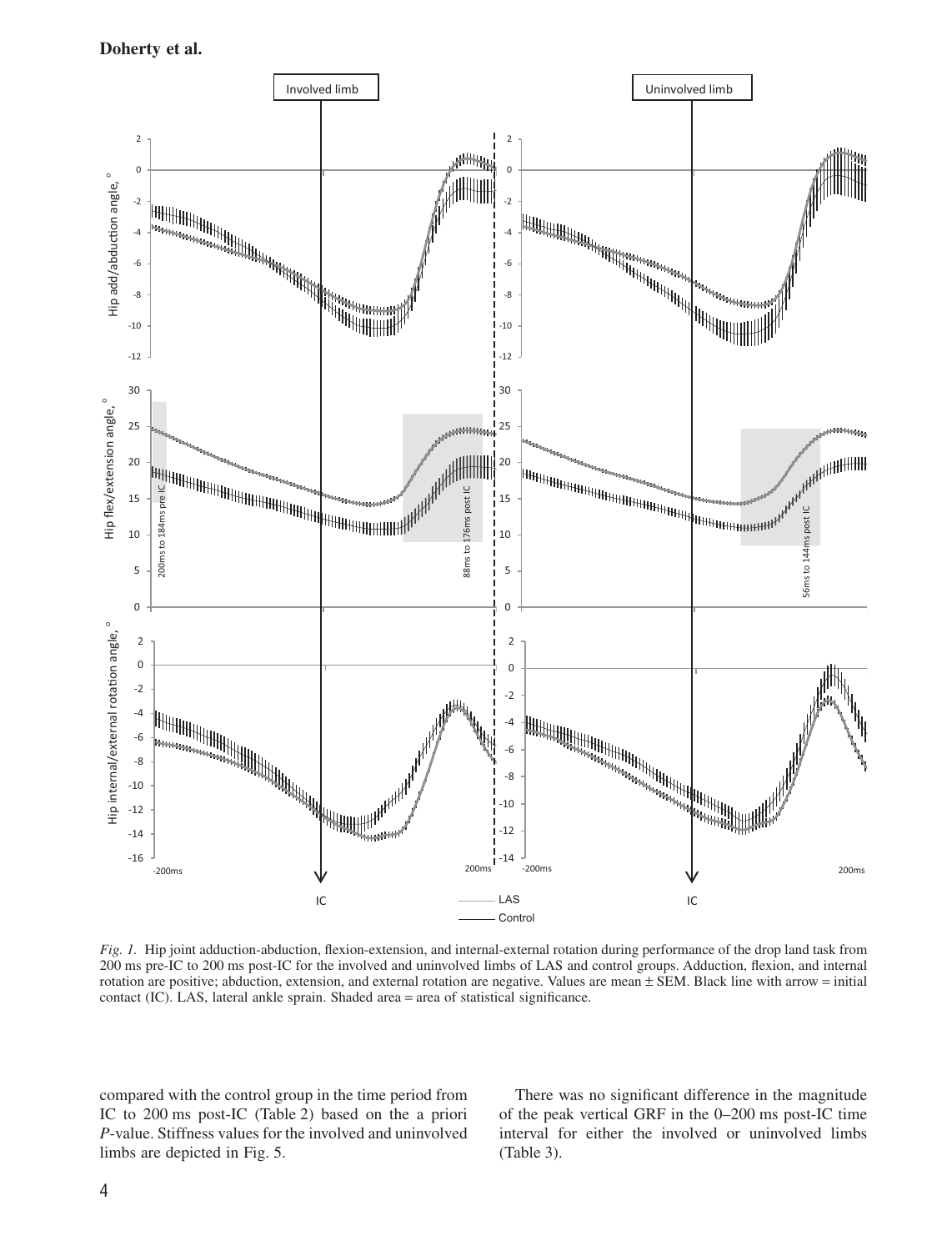

*Fig. 2.* Knee joint varus-valgus, flexion-extension, and internal-external rotation during performance of the drop land task from 200 ms pre-IC to 200 ms post-IC for the involved and uninvolved limbs of LAS and control groups. Varus, flexion, and internal rotation are positive; valgus, extension, and external rotation are negative. Values are mean ± SEM. Black line with arrow = initial contact (IC). LAS, lateral ankle sprain. Shaded area = area of statistical significance.

### **Discussion**

The findings of the current study both confirm and rebuke our experimental hypotheses. The participants with a 6-month history of first-time LAS injury displayed movement patterns and energetics akin to when they were acutely injured and to their CAI counterparts. Specifically, they displayed bilateral increases in hip flexion and reduced post-IC hip flexion moment on the involved limb, which were both noted in this group in the acute phase of their injury (Doherty et al., 2014b). They also exhibited increased pre-IC ankle inversion and knee flexion, which were observed in CAI populations by Delahunt et al. and Caulfield et al., respectively (Caulfield & Garrett, 2002; Delahunt et al., 2006).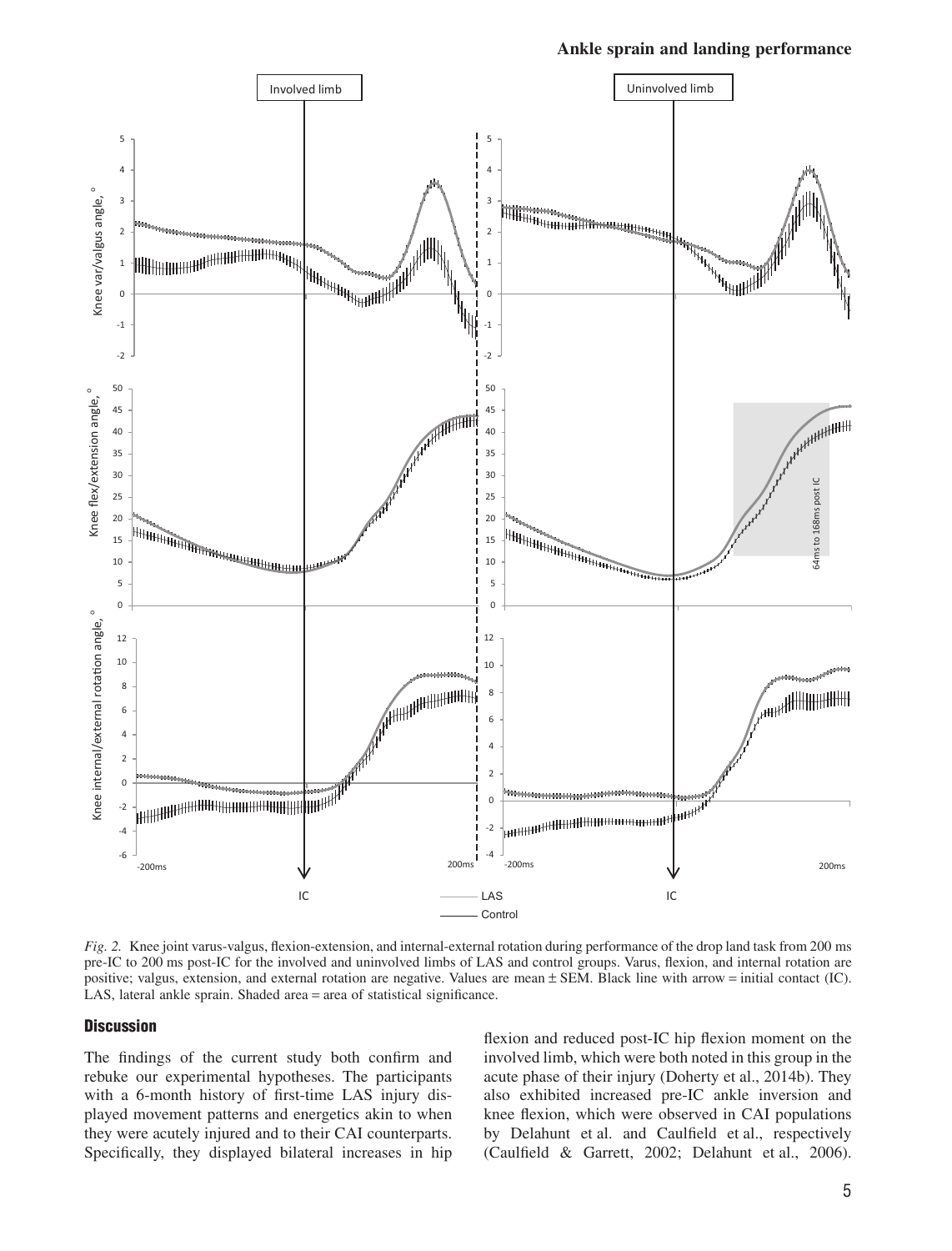

*Fig. 3.* Ankle joint inversion-eversion, dorsiflexion-plantar flexion, and foot internal-external rotation during performance of the drop land task from 200 ms pre-IC to 200 ms post-IC for the involved and uninvolved limbs of LAS and control groups. Inversion, dorsiflexion, and internal rotation are positive; eversion, plantar flexion, and external rotation are negative. Values are mean ± SEM. Black line with arrow = initial contact (IC). LAS, lateral ankle sprain. Shaded area = area of statistical significance.

However, a number of the patterns of energy absorption displayed by these injured participants have either not been reported during a terminal landing task (increased stiffness at the hip joint), or were contrary to previous findings by Doherty et al. 2014b [no reduction in the peak vGRF. Furthermore, because the confidence interval of the difference did not cross zero for the

between-groups comparison of hip joint stiffness on the uninvolved limb and the effect size was moderate, we would consider it probable that the observed difference was meaningful.

These coordination and energy absorption strategies can be interpreted as the continuation of coping strategies adopted in the acute phase of injury (Doherty et al.,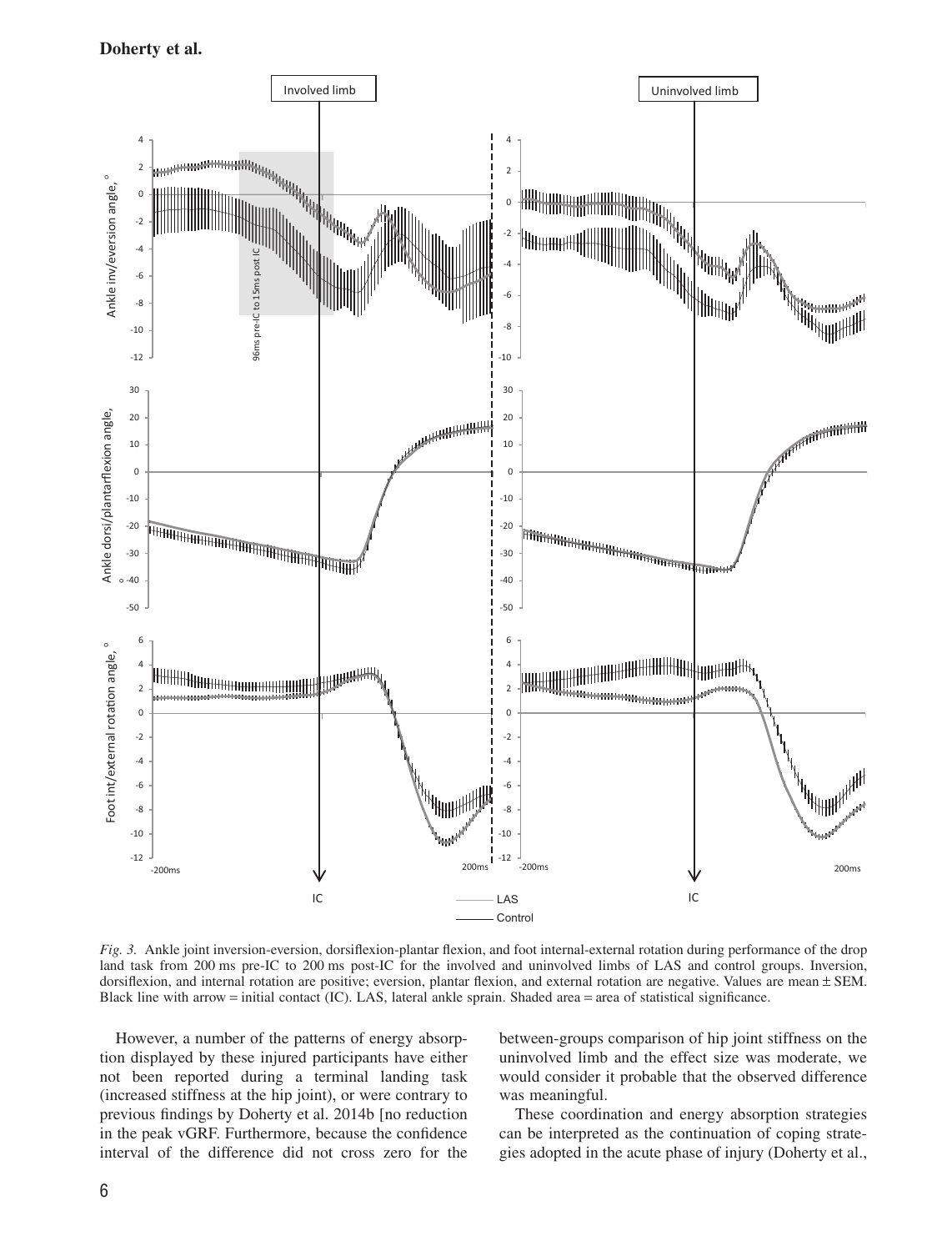#### **Ankle sprain and landing performance**



*Fig. 4.* Sagittal plane joint moment-of-force profiles for the hip, knee, and ankle during performance of the drop land task from 200 ms pre-IC to 200 ms post-IC for the involved limb of LAS and control groups. Extension and plantar flexion moments are positive; flexion and dorsiflexion moments are negative. Values are mean ± SEM. Black line with arrow = initial contact (IC). LAS, lateral ankle sprain. Shaded area = area of statistical significance. Mh , hip moment; Mk, knee moment; Ma, ankle moment.

2014b), in light of the persistence of reduced function reported by the LAS group (based on the CAIT and subscales of the FAAM). Whether the emergence of these coping strategies following injury is contingent with complete recovery or chronicity is unknown based on the current findings, however, this study is part of a larger longitudinal analysis designed to clarify this.

Importantly, in analyzing the results of the current study and those reported in previously mentioned publications of participants across the spectrum of LAS injury (CAI, coper, and acutely injured participants) a direct comparison to the coordination and energetics that characterize these groups must be performed with caution if the prescribed task is different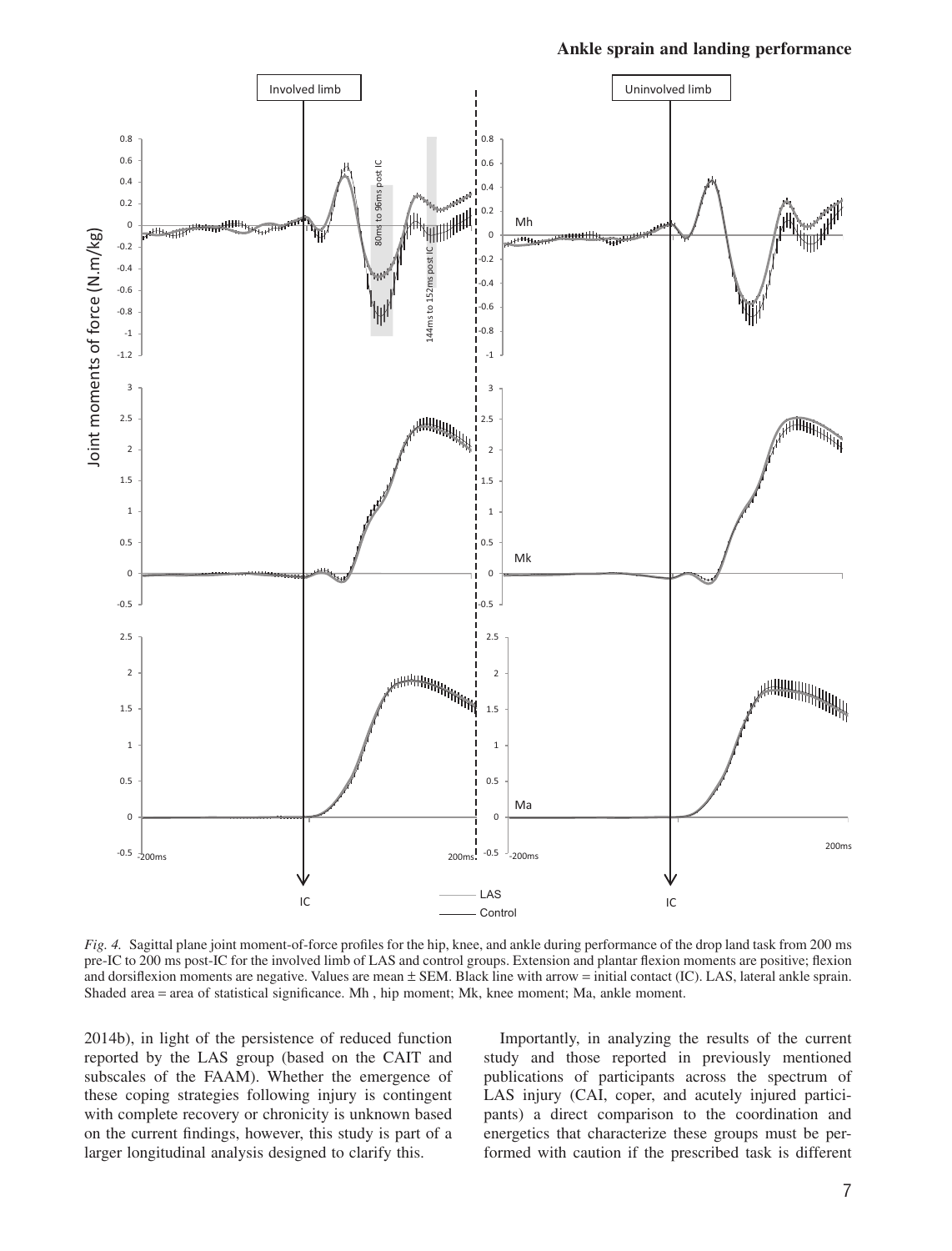Table 2. Mean  $\pm$  SD values, P-values, mean difference, 95% confidence interval (CI) of the difference, and associated effect sizes for sagittal hip, knee, and ankle torsional stiffnesses (Nm/kg/degrees)

| Limb       |       | LAS  |      | Control |      |                   |                 | 95% CI of the difference |          |      |
|------------|-------|------|------|---------|------|-------------------|-----------------|--------------------------|----------|------|
|            |       | Mean | SD   | Mean    | SD   | P                 | Mean difference | Lower                    | Upper    |      |
| Involved   | Hip   | 0.01 | 0.06 | $-0.06$ | 0.09 | 0.01 <sup>a</sup> | 0.07            | 0.02                     | 0.11     | 0.16 |
|            | Knee  | 0.07 | 0.02 | 0.08    | 0.03 | 0.20              | $-0.01$         | $-0.02$                  | $0.01\,$ | 0.03 |
|            | Ankle | 0.04 | 0.01 | 0.04    | 0.02 | 0.97              | 0.00            | $-0.01$                  | $0.01\,$ | 0.00 |
| Uninvolved | Hip   | 0.00 | 0.05 | $-0.04$ | 0.07 | 0.03              | 0.04            | 0.00                     | 0.08     | 0.08 |
|            | Knee  | 0.07 | 0.02 | 0.08    | 0.02 | 0.58              | 0.01            | $-0.02$                  | $0.01\,$ | 0.01 |
|            | Ankle | 0.03 | 0.01 | 0.03    | 0.01 | 0.88              | 0.00            | $-0.01$                  | $0.01\,$ | 0.00 |

Stiffness values were calculated in the time period from initial contact to 200 ms post-initial contact during the drop land task. a Indicates statistically significant difference.

LAS, lateral ankle sprain; CI, confidence interval; SD, standard deviation.

Table 3. Statistical output of peak post-IC vGRF analysis for LAS and control participants on their involved and uninvolved limbs during the DL task with associated effect sizes

| Limb<br>Involved<br>Uninvolved | ∟AS                |              | Control             |              |              |                    |                          |              |              |
|--------------------------------|--------------------|--------------|---------------------|--------------|--------------|--------------------|--------------------------|--------------|--------------|
|                                | Mean $(\times$ BW) | SD           | Mean ( $\times$ BW) | SD           |              | Mean difference    | 95% CI of the difference |              | m.           |
|                                | 2.44<br>2.44       | 0.23<br>0.20 | 2.48<br>2.51        | 0.24<br>0.24 | 0.48<br>0.20 | $-0.04$<br>$-0.07$ | $-0.17$<br>$-0.19$       | 0.08<br>0.04 | 0.01<br>0.02 |

LAS, lateral ankle sprain; BW, body weight; DL, drop land; IC, initial contact; SD, standard deviation; vGRF, vertical ground reaction force.



*Fig. 5.* LAS and control relative joint stiffness on the involved and uninvolved limbs during the drop land task. Positive values indicate extensor dominance (greater stiffness); negative values indicate flexor dominance (greater flexibility). LAS, lateral ankle sprain. a Indicates statistically significant difference from control participants at the *a priori* alpha level.

in nature (terminal vs nonterminal dynamic movement tasks).

Landing impact during the DL task is controlled by lower extremity coordination strategies designed to arrest the downward velocity of the body's center of mass in a safe and efficient manner (DeVita & Skelly, 1992). The nature of the joint-specific contributions to the absorption of this kinetic energy should ideally limit the transmission of excess force to capsuloligamentous structures such as the lateral ligament complex of the

ankle joint (DeVita & Skelly, 1992), and exploit the geometry of the musculo-skeletal system with its controlling musculature (Farley & Morgenroth, 1999). The increased risk of injury recurrence in CAI populations (Attenborough et al., 2014) has been attributed to an increase or improper mediation of landing forces, secondary to the emergence of inappropriate coordination strategies following injury (Brown et al., 2010). Thus CAI populations are theorized to be vulnerable during landing as the preparatory and/or reactive coordination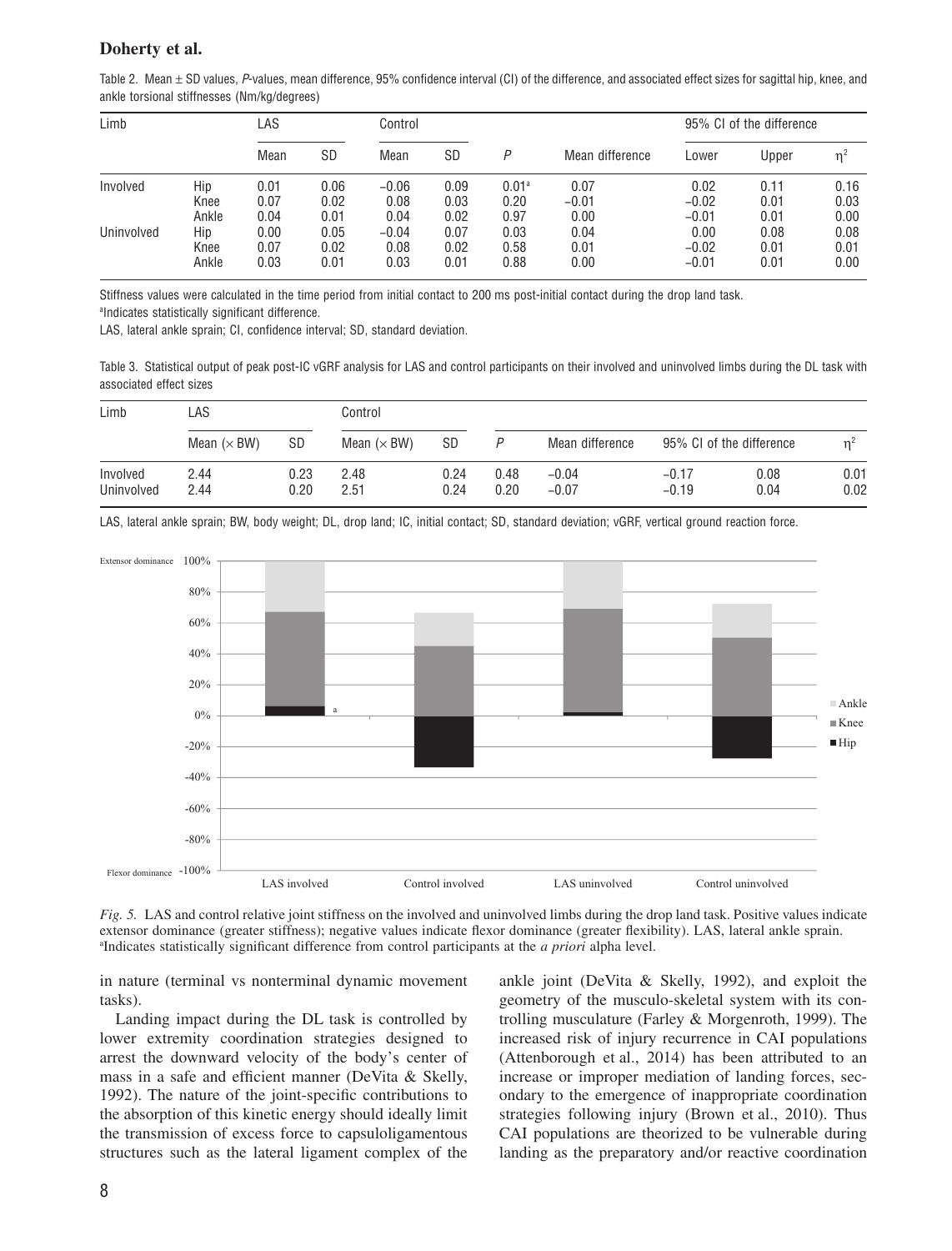strategies devised by their sensorimotor system are poorly executed (Griller, 1972; Lees, 1981; Wikstrom et al., 2006); the current investigation provides a link as to how acute coordination strategies may be contingent with long-term outcomes during a terminal landing task.

The moment of force profiles in the current analysis give valuable insight into this integration of preparatory and reactive actions of the sensorimotor system (Winter, 1980). The sinusoidal trajectory of the hip joint moment following IC during this terminal landing task equates to a reduction in the net moment pattern at this joint when compared with that of the knee and ankle joints. As a result, smaller stiffness values were evident at the hip when compared with the knee and ankle, which did not fluctuate between extensor and flexor moments in the same manner as the hip. Thus, this extensor ( $\simeq$  50 ms post-IC)-flexor ( $\simeq$ 90 ms post-IC)-extensor ( $\simeq$ 160 ms post-IC) pattern at the hip may be the central joint strategy utilized to control the kinetic energy event associated with this terminal landing task, as the fundamental role of the knee and ankle, which displayed almost complete extensor dominance, was simply to prevent collapse of the lower extremity during descent via an eccentric extension and flexion moment, respectively. These patterns were also displayed in the acute phase of injury for these participants (Doherty et al., 2014b), and has shown to be evident during the terminal component of a drop vertical jump task (Doherty et al., 2014c).

That injured individuals displayed a reduced flexor moment at the hip joint (80 to 96 ms post-IC), which was soon followed by an increase in its extensor moment (144–152 ms post-IC) was reflected in the stiffness parameter for these participants: because the net moment pattern at the hip was positive for injured participants (increased extensor pattern, reduced flexor pattern compared with controls), hip stiffness was increased. In contrast, control participants had a negative net moment pattern at the hip (greater flexor pattern compared with the subsequent extensor pattern) with a resultant negative hip stiffness value or greater hip softness.

The results of the investigation pertaining to this LAS group's coordination strategies in the acute phase of their injury elucidated contrasting hip joint moment patterns to those displayed in the current study (when compared with control participants). A sequential pattern of reduced flexion moment (≃80 ms post-IC) followed by increased extension moment at the hip ( $\simeq$ 150 ms post-IC) compared with controls in the current study was different, as participants in the acute phase of their injury actually displayed a reduced extension moment ( $\simeq$ 50 ms post-IC) followed by the same pattern of reduced flexion moment (≃80 ms post-IC; Doherty et al., 2014b). It is likely that this reduction in the extension moment at the hip in the immediate impact phase of the landing (Lees, 1981) was an important contributor to the decrease in peak post-IC vGRF, which was evident in the latter study (Doherty et al., 2014b), and not in the current one. Whether the

#### **Ankle sprain and landing performance**

pattern consistent between the acute study and the current study (reduced hip flexion moment  $\simeq 80$  ms post-IC) is appropriate to complete recovery following the initial LAS, or contributes to instability associated with CAI, is unknown based on the current findings; this can only be clarified at the 1-year follow-up.

The apparent importance of the hip in controlling the landing event based on the current observations is in agreement with the findings of DeVita and Skelly (1992), albeit the task prescribed in this instance was unipodal in nature, whereas theirs was bipodal, in addition to being performed from a greater height. Furthermore, in light of the findings of a number of studies during other movement tasks, it is plausible that individuals who have sustained a LAS injury generally increase weighted dominance on hip joint movement strategies. This has been shown to be evident during static postural control tasks (Doherty et al., 2014a), in fulfilling both slow (Doherty et al., in press) and fast dynamic movement tasks (Doherty et al., 2014c) and in reacting to significant balance perturbation (Beckman & Buchanan, 1995), this latter finding being further evidenced by alteration in the observed hip muscle activation onsets and patterns in the 'LAS' group (Bullock-Saxton, 1994). It is possible that the reduction in hip stiffness in injured participants observed in the current study may be strategic in shifting dependence to a joint ideally suited to the transmission of larger impact forces (Alexander & Ker, 1990), and away from the ankle joint, which is more suited to subtle alterations in postural control (Nashner & McCollum, 1985).

Inspection of the kinematic data for the hip reveals a preparatory (pre-IC) increase in hip flexion on the involved limb, a trait shared by these participants in the acute phase of their injury (Doherty et al., 2014b). That injured participants landed in increased hip flexion is counterintuitive to the decrease in the observed hip stiffness: Farley and Morgenroth (1999) report that if the leg is more extended at the instant of touchdown, the vGRF vector will be more closely aligned with the joints, simultaneously decreasing joint moments but increasing leg stiffness. However, describing the relationship of torsional joint stiffness and the position of the motor apparatus using a discrete point in such a linear fashion may be an oversimplification, as landing in a position of extreme hip flexion could theoretically increase the tension on passive and active structures crossing the joint, thus reducing the available range through which this joint can move, and increasing joint stiffness. That the increase in hip flexion displayed by injured participants in the current study was linked with an increase in hip stiffness compared with controls lends to this theory, and may be part of a strategy contingent with that of the acute phase data (Doherty et al., 2014b). This strategy has since become redundant, in consideration of the absence of a between-groups difference for the vGRF. Furthermore, because the impact forces of landing occur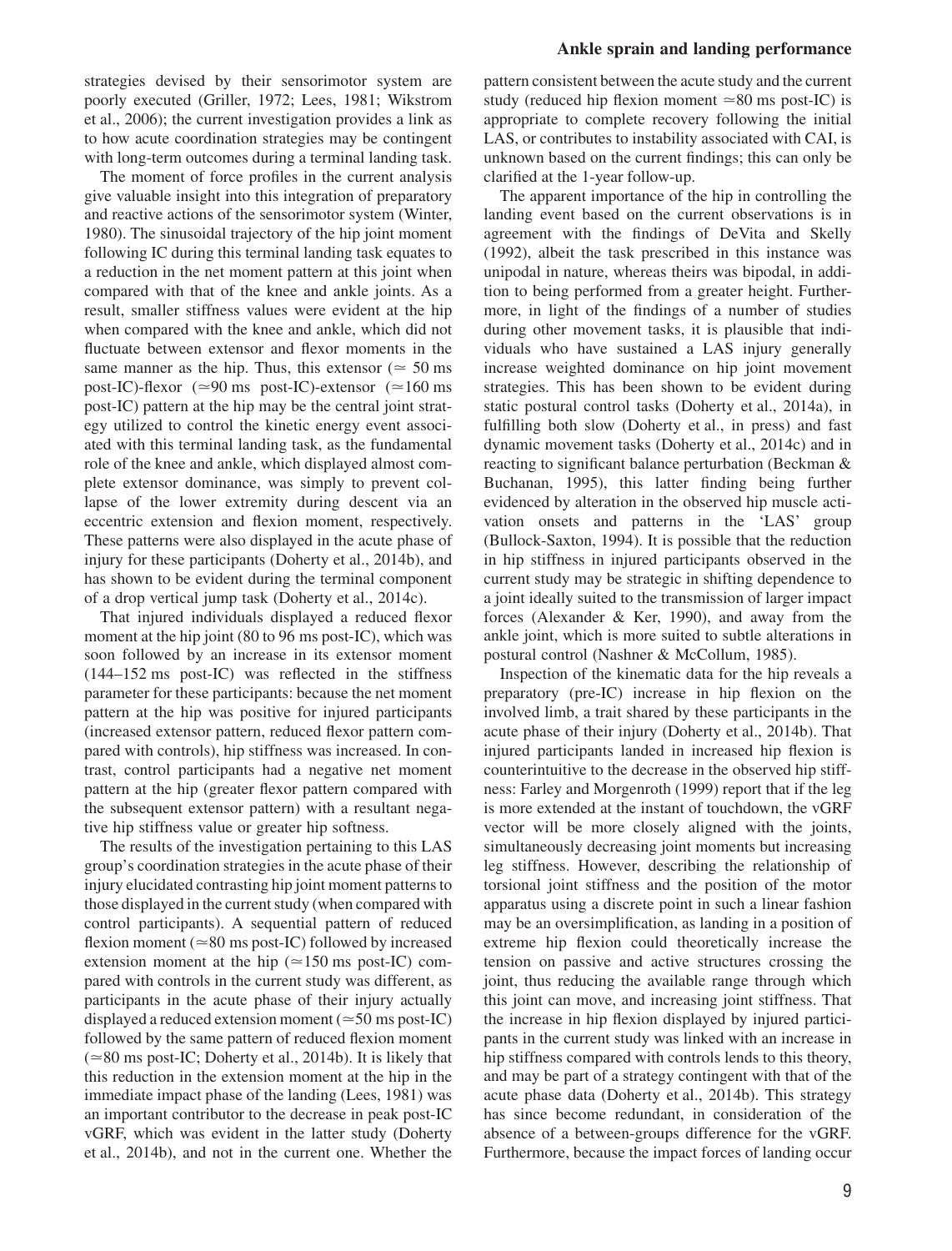less than 30–50 ms post-IC (Nigg et al., 1981; DeVita & Skelly, 1992), and because the quickest potential reaction response by the sensorimotor system is insufficient to modify these forces, any attempt to reduce external impact must include some activity prior to contacting the landing surface (Lees, 1981; DeVita & Skelly, 1992); apart from the brief period of significant increase in hip flexion, the LAS group displayed no other preparatory coordination strategies in the sagittal plane. The reason predicating the observed increase in hip joint flexion in the LAS group may also lie in parameters not evaluated in the current study: both the increase in preparatory hip flexion and the coinciding decrease in post-IC hip flexion moment may be linked with greater flexion of the trunk. Increases in hip flexion during landing have previously been linked with greater concomitant active trunk flexion (Blackburn & Padua, 2008); the reduced hip flexion moment and subsequent increase in hip extension moment and hip stiffness may reflect the more flexed position of the trunk at IC in injured participants and the greater resultant force needed to extend out of this position during stabilization, respectively. While landing in a position of increased hip flexion is considered beneficial in minimizing risk to the knee joint complex (Frank et al., 2013), in this instance, this movement pattern could reflect the abandonment of the inverted pendulum model of postural control during landing stabilization, and may be potentially anomalous because it was linked with greater stiffness at this joint. The current study cannot confirm this however.

That these movement strategies were bilateral in nature (increase in hip flexion and hip joint stiffness) for the LAS group contradicts the identification of the noninjured limb as 'uninvolved'. However, whether these movement patterns preceded or occurred as a result of the injury is irrelevant to this contradiction, and implicates centrally mediated motor control pathways (Hass et al., 2010; Wikstrom et al., 2010). On this basis, clinicians must recognize the importance of treating both limbs as 'involved' following LAS.

The final between-groups difference in involved limb kinematics was an increase in inversion at the ankle joint exhibited by the LAS group (starting 96 ms pre-IC). This may have occurred as a result of damage to the calcaneofibular ligament (CFL) when the injury was first sustained; the CFL is responsible for limiting inversion and frontal plane motion at the ankle, and is often injured in LASs (Stormont et al., 1985). This ligament was likely stretched or torn in the LAS group, thus increasing

frontal plane motion during the DL task. This increased in frontal plane motion is potentially anomalous in its capacity to increase the risk of sustaining further injury; increased inversion about the ankle joint axis equates to an increase in the ground reaction force moments about the sub-talar joint with significant potential for re-sprain of the injured ankle (Wright et al., 2000; Tropp, 2002).

Our findings lend to the hypothesis that participants with a history of LAS exhibit a seemingly re-weighted dominance on their hip joint in the completion of the movement tasks (Bullock-Saxton, 1994; Beckman & Buchanan, 1995; Doherty et al., 2014b, c, in press). This advances current understanding of the compensatory mechanisms, which may lend to the onset of chronicity in groups with ankle sprain as, to the authors knowledge to date, no research has previously been conducted evaluating joint energetics and movement patterns in a group 6 months after they sustained their injury. In consideration of our findings, clinicians must be cognizant of the potential persistence of injury-affiliated movement patterns with a coinciding decrease in self-reported functional capacity even 6 months following LAS injury, and the capacity for these patterns to manifest bilaterally. The inability to determine whether the movement patterns observed in the current study are predictors of chronicity or recovery may be a significant flaw, but as we have previously alluded to, this analysis is part of a larger study designed to tackle such a dilemma. Further, it is possible that the 'coping' strategies displayed by the LAS group actually predicated their injury event in the first instance. Neither this study nor the longitudinal analysis this study forms part of can answer this question, which is a significant limitation.

# **Perspectives**

This analysis has elucidated a continuation of certain landing movement patterns previously exhibited by a group with acute LAS injury (Doherty et al., 2014b), this time 6 months following the initial biomechanical evaluation. That many of these movement patterns are also exhibited by patients with CAI potentiates a link between the movement strategies adopted in the acute phase of injury and long-term outcome, although future longitudinal analyses of LAS participants are required to confirm this.

**Key words:** Ankle joint [MeSH], kinematics [MeSH], kinetics [MeSH], task performance and analysis [MeSH].

## **References**

Alexander R, Ker R. The architecture of the muscles. In: Winters JM, Woo SLY, eds. Multiple muscle systems: biomechanics and movement

organization. New York: Springer-Verlag, 1990: 568–577. Attenborough A, Hiller C, Smith R, Stuelcken M, Greene A, Sinclair P. Chronic ankle instability in sporting populations. Sports Med 2014 (11): 1545–1556. doi: 10.1007/s40279-014 -0218-2.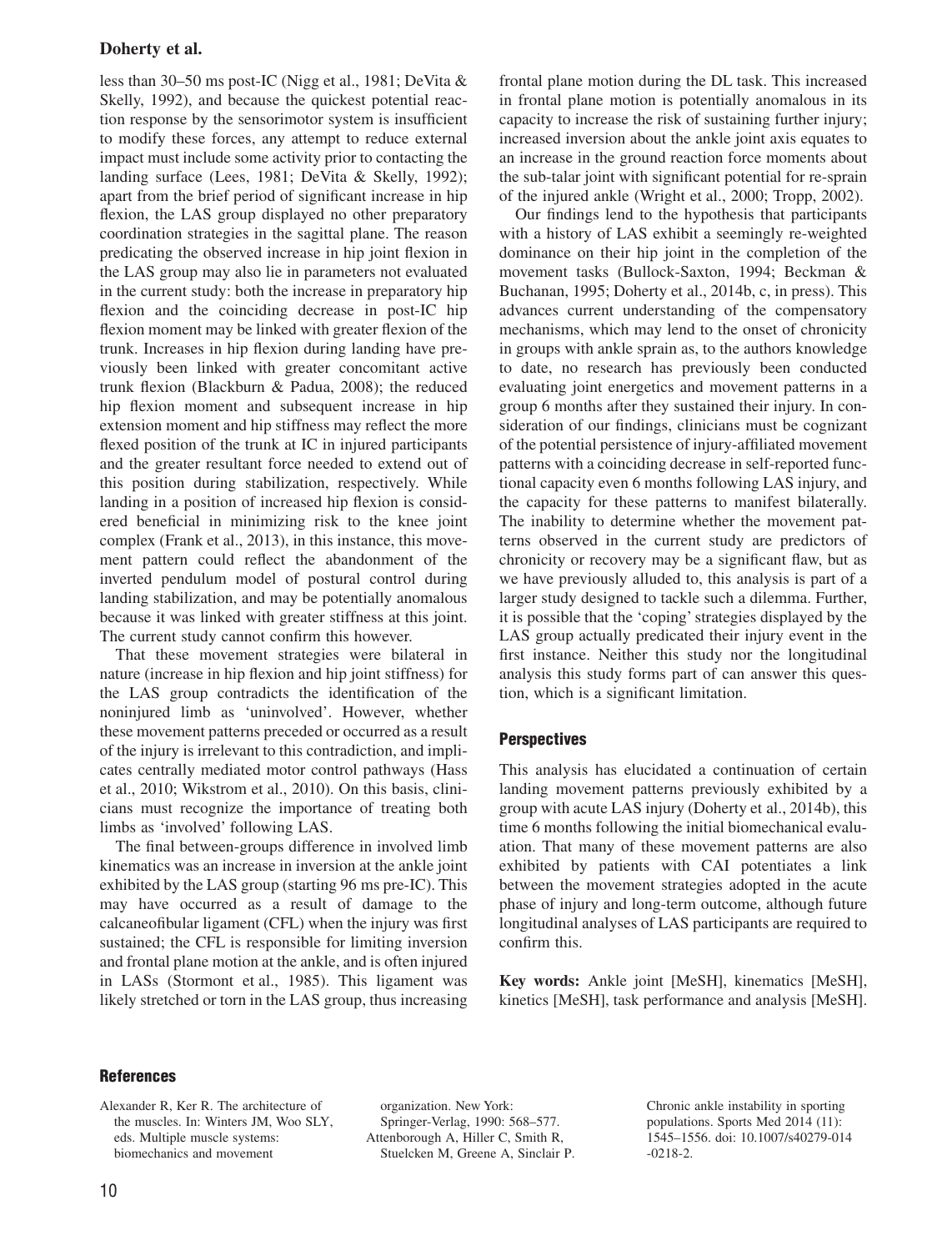#### **Ankle sprain and landing performance**

- Bates N, Ford K, Myer G, Hewett T. Kinetic and kinematic differences between first and second landings of a drop vertical jump task: implications for injury risk assessments. Clinical Biomechanics 2013a: 28 (4): 459–466.
- Bates N, Ford K, Myer G, Hewett T. Timing differences in the generation of ground reaction forces between the initial and secondary landing phases of the drop vertical jump. Clin Biomech (Bristol, Avon) 2013b: 28 (7): 796–799.
- Beckman SM, Buchanan TS. Ankle inversion injury and hypermobility: effect on hip and ankle muscle electromyography onset latency. Arch Phys Med Rehabil 1995: 76 (12): 1138–1143.
- Bernstein N. The coordination and regulation of movements. London: Pergamon, 1967: xii, 196.
- Blackburn J, Padua D. Influence of trunk flexion on hip and knee joint kinematics during a controlled drop landing. Clin Biomech (Bristol, Avon) 2008: 23 (3): 313–319.
- Brown C, Bowser B, Orellana A. Dynamic postural stability in females with chronic ankle instability. Med Sci Sports Exerc 2010: 42 (12): 2258–2263.
- Brown C, Bowser B, Simpson KJ. Movement variability during single leg jump landings in individuals with and without chronic ankle instability. Clin Biomech (Bristol, Avon) 2012: 27 (1): 52–63. doi: 10.1016/j.clinbiomech .2011.07.012
- Brown C, Guskiewicz K, Padua D, Marshall S, Giuliani C. Kinematics and kinetics in recreational athletes with chronic ankle instability during a stop jump task. J Orthop Sports Phys Ther 2006: 36 (11): A–12.
- Brown C, Padua C, Marshall D, Guskiewicz K. Individuals with mechanical ankle instability exhibit different motion patterns than those with functional ankle instability and ankle sprain copers. Clin Biomech (Bristol, Avon) 2008: 23 (6): 822–831. doi:

10.1016/j.clinbiomech.2008.02.013 Brown CN, Mynark R. Balance deficits in recreational athletes with chronic ankle instability. J Athl Train 2007: 42 (3): 367–373.

Brown CN, Padua DA, Marshall SW, Guskiewicz KM. Variability of motion in individuals with mechanical or functional ankle instability during a stop jump maneuver. Clinical Biomechanics 2009: 24 (9): 762–768.

Brown CN, Padua DA, Marshall SW, Guskiewicz KM. Hip kinematics during a stop-jump task in patients with chronic ankle instability. J Athl Train 2011: 46 (5): 461–467.

- Bullock-Saxton JE. Local sensation changes and altered hip muscle function following severe ankle sprain. Phys Ther 1994: 74 (1): 17–28, discussion 28-31.
- Carcia C, Martin R, Drouin J. Validity of the foot and ankle ability measure in athletes with chronic ankle instability. J Athl Train 2008: 43 (2): 179–183. doi: 10.4085/1062-6050-43.2.179
- Caulfield B, Garrett M. Functional instability of the ankle: differences in patterns of ankle and knee movement prior to and post landing in a single leg jump. Int J Sports Med 2002: 23 (1): 64–68. doi: 10.1055/s-2002-19272
- Cohen J. Statistical power analysis for the behavioral sciences. 2nd edn. London, NJ: Lawrence Erlbaum Associates, 1988: 567.
- Delahunt E, Monaghan K, Caulfield B. Changes in lower limb kinematics, kinetics, and muscle activity in subjects with functional instability of the ankle joint during a single leg drop jump. J Orthop Res 2006: 24 (10): 1991–2000.
- DeVita P, Skelly W. Effect of landing stiffness on joint kinetics and energetics in the lower extremity. Med Sci Sports Exerc 1992: 24 (1): 108–115.
- Doherty C, Bleakley C, Hertel J, Caulfield B, Ryan J, Delahunt E. Postural control strategies during single limb stance following acute lateral ankle sprain. Clin Biomech (Bristol. Avon) 2014a: 29 (6): 643–649. doi: [http://dx.doi.org/](http://dx.doi.org/10.1016/j.clinbiomech.2014.04.012) [10.1016/j.clinbiomech.2014.04.012.](http://dx.doi.org/10.1016/j.clinbiomech.2014.04.012)
- Doherty C, Bleakley C, Hertel J, Caulfield B, Ryan J, Delahunt E. Single-leg drop landing motor control strategies following acute ankle sprain injury. Scand J Med Sci Sports 2014b Jun 27. doi: 10.1111/sms.12282; [Epub ahead of print]; 1600-0838 (Electronic).
- Doherty C, Bleakley C, Hertel J, Caulfield B, Ryan J, Delahunt E. Laboratory measures of postural control during the Star Excursion Balance Test following acute ankle sprain. J Athl Train, in press.
- Doherty C, Bleakley C, Hertel J, Caulfield B, Ryan J, Sweeney K, Delahunt E. Lower extremity coordination and symmetry patterns during a drop vertical jump task following acute ankle sprain. Hum Mov Sci 2014c: 38C: 34–46.
- Doherty C, Delahunt E, Caulfield B, Hertel J, Ryan J, Bleakley C. The incidence and prevalence of ankle sprain injury: a systematic review and meta-analysis of prospective epidemiological studies. Sports Med 2014d: 44 (1): 123–140.
- Farley C, Morgenroth D. Leg stiffness primarily depends on ankle stiffness during human hopping. J Biomech 1999: 32 (3): 267–273.
- Frank B, Bell D, Norcross M, Blackburn J, Goerger B, Padua D. Trunk and hip biomechanics influence anterior cruciate loading mechanisms in physically active participants. Am J Sports Med 2013: 41 (11): 2676–2683.
- Gribble P, Robinson R. Alterations in knee kinematics and dynamic stability associated with chronic ankle instability. J Athl Train 2009: 44 (4): 350–355. doi:
- 10.4085/1062-6050-44.4.350 Griller S. A role for muscle stiffness in meeting the changing postural and locomotor requirements for force development by ankle extensors. Acta Physiol Scand 1972: 86: 92–108.
- Hass C, Bishop M, Doidge D, Wikstrom E. Chronic ankle instability alters central organization of movement. Am J Sports Med 2010: 38 (4): 829–834. doi: 10.1177/0363546509351562
- Hiller C, Refshauge K, Bundy A, Herbert R, Kilbreath S. The Cumberland Ankle Instability Tool: a report of validity and reliability testing. Arch Phys Med Rehabil 2006: 87 (9): 1235–1241. doi: 10.1016/j.apmr.2006.05.022
- Hopkins W, Marshall S, Batterham A, Hanin J. Progressive statistics for studies in sports medicine and exercise science. Med Sci Sports Exerc 2009: 41 (1): 3–13.
- Lees A. Methods of impact absorption when landing from a jump. Eng Med 1981: 10: 204–211.
- Nashner L, McCollum G. The organization of human postural movements: a formal basis and experimental synthesis. Behav Brain Sci 1985: 8: 135–172.
- Nigg B, Denoth J, Neukomm P. Biomechanics VII. Baltimore, MA: University Park Press, 1981: 636.
- Norcross M, Blackburn J, Goerger B, Padua D. The association between lower extremity energy absorption and biomechanical factors related to anterior cruciate ligament injury. Clin Biomech (Bristol. Avon) 2010: 25 (10): 1031–1036.
- Schmitz RJ, Shultz SJ. Contribution of knee flexor and extensor strength on sex-specific energy absorption and torsional joint stiffness during drop jumping. J Athl Train 2010: 45 (5): 445–452. doi: 10.4085/1062-6050 -45.5.445
- Stormont DM, Morrey BF, An KN, Cass JR. Stability of the loaded ankle. Relation between articular restraint and